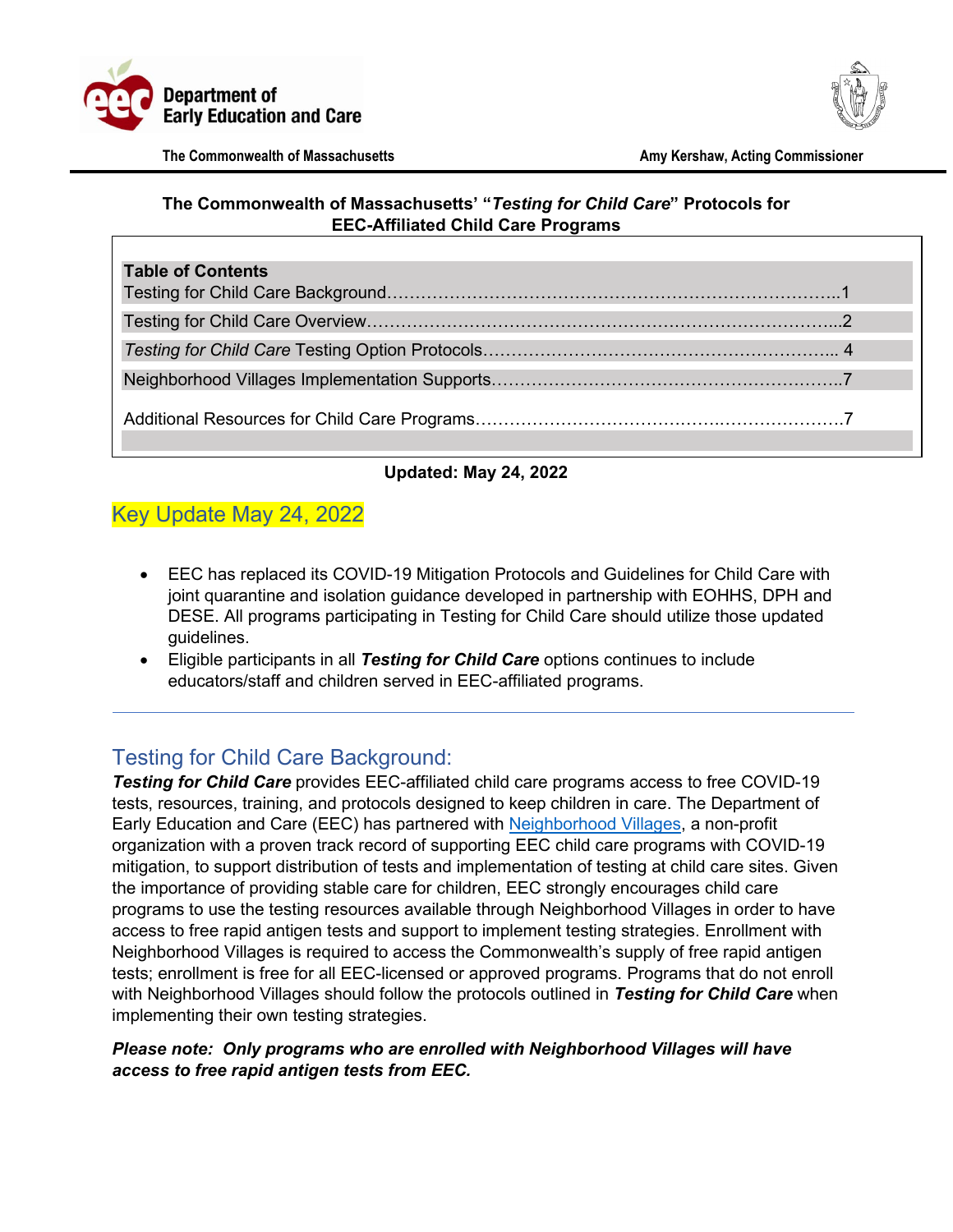*Distribution of free rapid antigen tests to programs enrolled with Neighborhood Villages is expected to begin the week of January 31, 2022. EEC-licensed and approved programs can enroll on a rolling basis; however, programs must enroll with Neighborhood Villages prior to January 24, 2022 to begin testing the week of January 31st.* 

*All programs should refer to the [COVID-19 Mitigation Protocols and Guidelines](https://www.mass.gov/doc/covid-19-recommended-protocols-and-guidelines-for-eec-licensed-child-care-programs1622/download) for Child [Care](https://www.mass.gov/doc/covid-19-recommended-protocols-and-guidelines-for-eec-licensed-child-care-programs1622/download) for further information on all recommendations about returning to care.* 

# <span id="page-1-0"></span>Testing for Child Care Overview:

**Testing for Child Care** consists of testing protocols that enable children to stay in care and staff to continue providing care. For programs that are following appropriate health and safety protocols to mitigate the spread of COVID-19, the risk of transmission of COVID-19 within a child care site has been minimal and testing is an important component.

There are three testing protocol options for child care providers to use under Testing for Child Care. These include:

- **Symptomatic Rapid Testing (New):** Rapid antigen testing for staff or children who show symptoms consistent with COVID-19.
- **Rapid Cohort Testing** *(New)***:** Rapid antigen testing for individuals with a known direct exposure to an individual who has been confirmed COVID positive to replace the need for exclusion from care. Please refer to EEC and DPH's [COVID-19 Mitigation Protocols](https://www.mass.gov/doc/covid-19-recommended-protocols-and-guidelines-for-eec-licensed-child-care-programs1622/download)  [and Guidelines](https://www.mass.gov/doc/covid-19-recommended-protocols-and-guidelines-for-eec-licensed-child-care-programs1622/download) for Child Care for a definition of cohorts.
- **Weekly Surveillance PCR Testing:** Weekly PCR testing for all individuals who have provided consent.

All EEC-licensed or approved child care programs are eligible to enroll with Neighborhood Villages to access free tests, trainings, and other online resources to support implementation of any of these testing options. Programs that access Neighborhood Villages' resources must adhere to all EEC testing, masking, quarantine and isolation guidelines and protocols.

Programs and families should familiarize themselves with the Commonwealth's definition of a ["close contact,](https://www.mass.gov/info-details/about-covid-19-testing)" and refer to the [COVID-19 Mitigation Protocols and Guidelines](https://www.mass.gov/doc/covid-19-recommended-protocols-and-guidelines-for-eec-licensed-child-care-programs1622/download) for Child Care for clarification on individuals who are exempt from quarantine and therefore not required to participate in the *Testing for Child Care* program in order to remain in a child care setting. *Please note* all fully vaccinated individuals are exempt from quarantine requirements. Testing is not required before allowing children and staff to return to care, per the [DPH's Public Health](https://www.mass.gov/advisory/public-health-advisory-regarding-covid-19-testing#:%7E:text=The%20Massachusetts%20Department%20of%20Public,with%20the%20new%20CDC%20guidance.)  [Advisory.](https://www.mass.gov/advisory/public-health-advisory-regarding-covid-19-testing#:%7E:text=The%20Massachusetts%20Department%20of%20Public,with%20the%20new%20CDC%20guidance.) Testing can be used to reduce time a child needs to be excluded from care based on the [COVID-19 Mitigation Protocols and Guidelines](https://www.mass.gov/doc/covid-19-recommended-protocols-and-guidelines-for-eec-licensed-child-care-programs1622/download) for Child Care.

Eligible participants in all *Testing for Child Care* options include educators/staff and children served in EEC-affiliated programs. All individuals within the child care program (vaccinated and unvaccinated) are eligible to participate in *Testing for Child Care* options as long as they meet the eligibility criteria outlined within each of the protocols.

*Testing for Child Care* **program options are intended for programs that meet the following criteria:**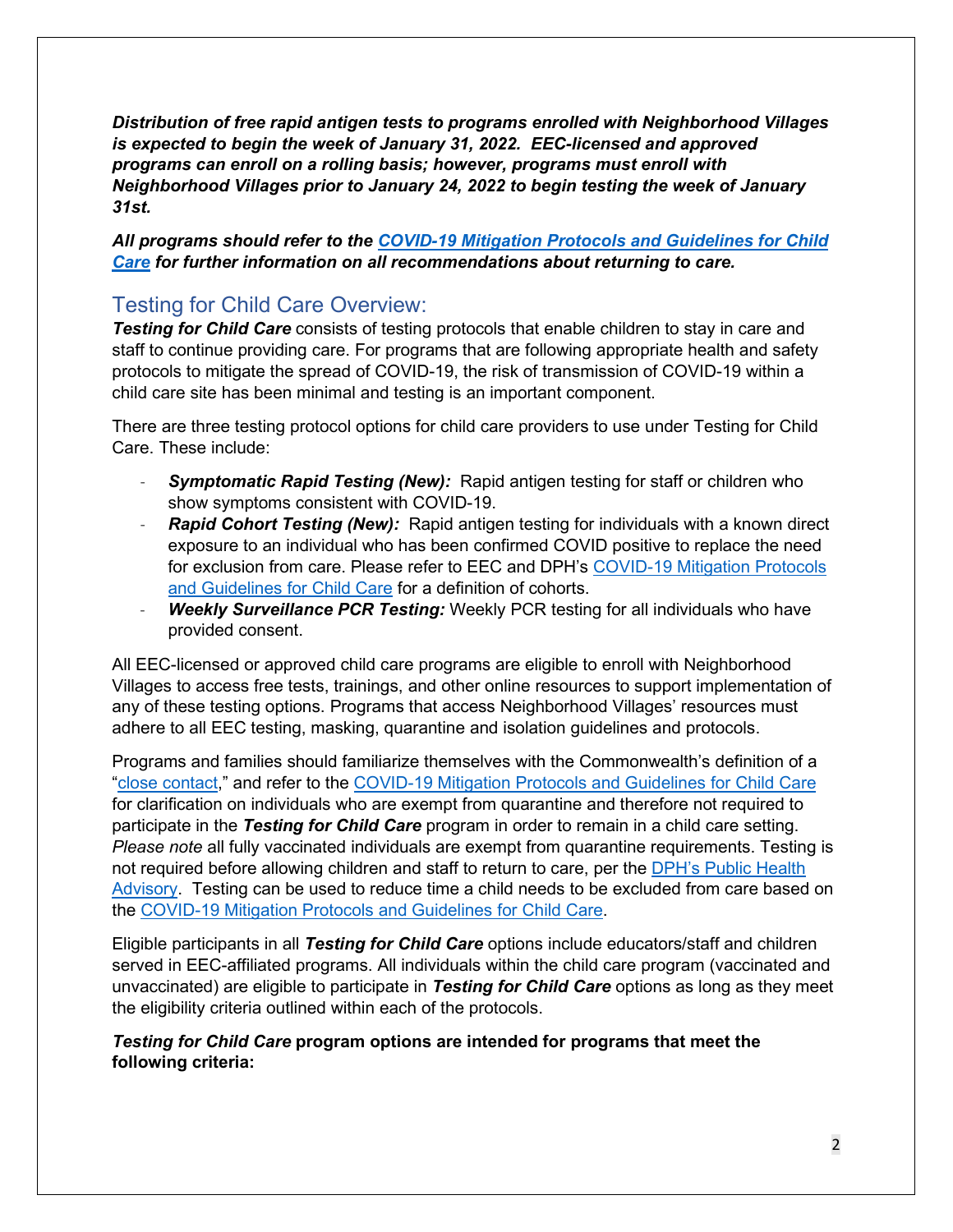- Programs must adhere to the COVID-19 Mitigation Protocols and Guidelines for Child [Care.](https://www.mass.gov/doc/covid-19-recommended-protocols-and-guidelines-for-eec-licensed-child-care-programs1622/download) Mitigation of COVID-19 and adoption of these strategies are an essential strategy to support ongoing attendance and care of children in child care programs.
	- o These include infection control practices, such as cleaning and disinfecting, and illness policies outlined in [EEC licensing regulations](https://www.mass.gov/doc/606-cmr-700-regulations-for-family-group-school-age-child-care-programs/download) and policies and in accordance with [EEC's COVID-19 Mitigation Protocols and Guidelines for Child](https://www.mass.gov/doc/covid-19-recommended-protocols-and-guidelines-for-eec-licensed-child-care-programs1622/download)  **[Care](https://www.mass.gov/doc/covid-19-recommended-protocols-and-guidelines-for-eec-licensed-child-care-programs1622/download)**
	- $\circ$  Effective February 28, the Commonwealth discontinued its statewide mask mandate for all EEC-licensed and funded programs. EEC and DPH still strongly recommend mask wearing for unvaccinated individuals, positive individuals returning to care after five (5) days of isolation, and those who have had a close contact with a known positive case.
- Programs must have written consent from families to have their child tested by the child care program. Neighborhood Villages will provide a consent form as part of enrollment. Consent forms must consist of the following permissions:
	- $\circ$  Bidirectional information sharing between the program and family on test results, symptoms, isolation guidance, and COVID-19 exposure risk to classroom contacts;
	- $\circ$  When and how the tests will be used at the program site (frequency, duration, and methodology for administration);
	- o Notification policies for positive test results.
- Programs can either have a designated staff member or volunteer administer the rapid antigen tests onsite or arrange for the tests to be performed by families at home prior to dropping the child in care.
- Both families and staff can choose not to participate in any *Testing for Child Care* option, and then must abide by the child care provider's illness policy, in accordance with EEC's [COVID-19 Mitigation Protocols and Guidelines](https://www.mass.gov/doc/covid-19-recommended-protocols-and-guidelines-for-eec-licensed-child-care-programs1622/download) for Child Care.
- Programs are encouraged to adopt strict cohorting of children and staff to enable easy identification of any potential direct exposures when a positive COVID-19 case is confirmed. While strict cohorting is not a requirement to participate in any *Testing for Child Care* testing option, the Commonwealth strongly recommends this as a strategy for *Rapid Cohort Testing*.

School-age children participating in a DESE-approved testing program in local schools and districts: School-age children served in EEC-affiliated Out-of-School-Time (OST) programs may already participate in a DESE-approved Commonwealth testing program during the school day. For those school-age children who already participate in a DESE-approved testing program, no additional testing is recommended at the EEC-affiliated program. If children are permitted to attend school, child care programs are to allow them to attend OST programs. OST programs and those EEC-affiliated programs serving school-age children are to align to the testing protocol already adopted by the children during the school day.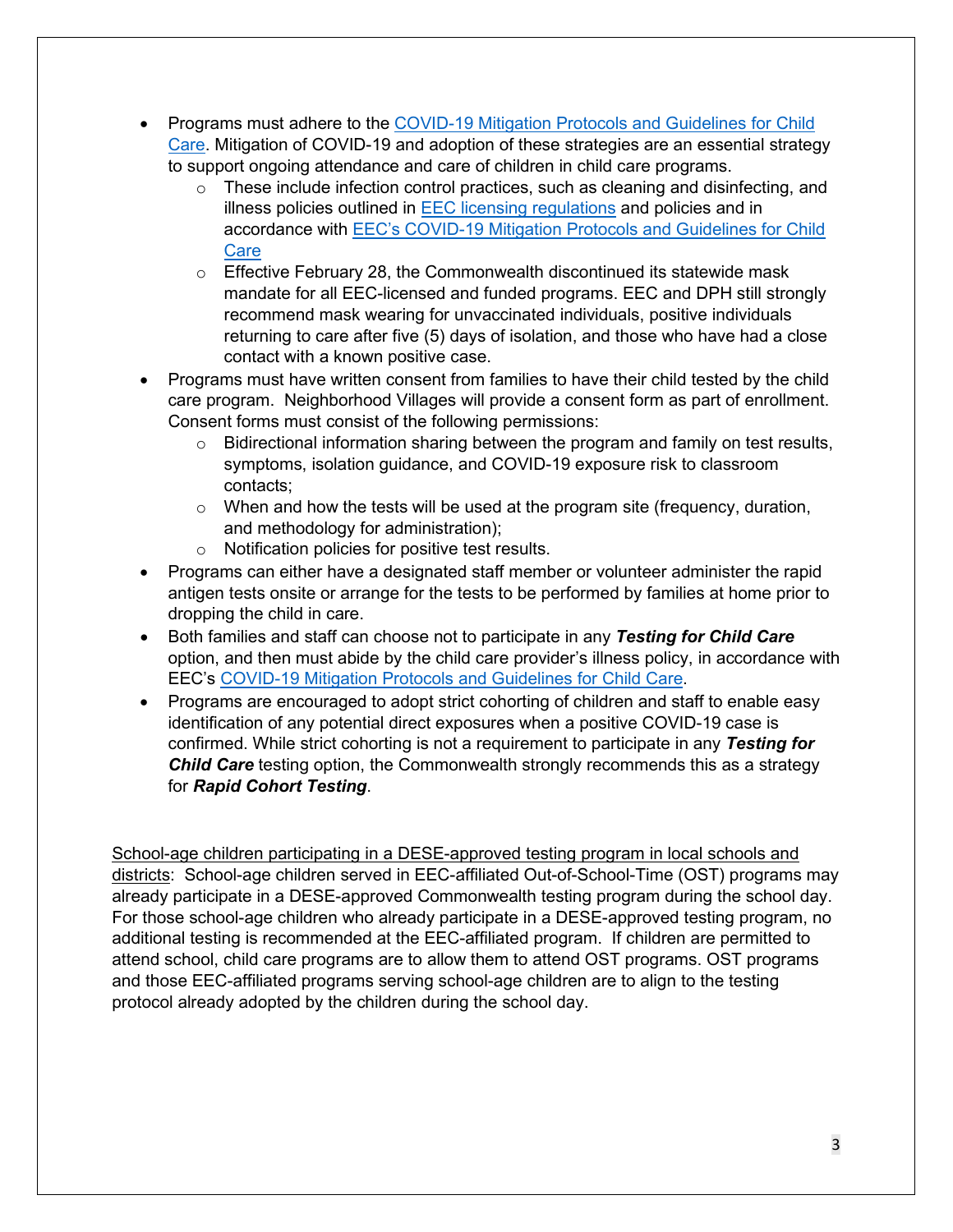# <span id="page-3-0"></span>**Testing for Child Care Testing Option Protocols:**

## *Rapid Cohort Testing (NEW! RECOMMENDED BY EEC):*

Rapid Cohort Testing should be used to support continued attendance in child care for children and staff members who have had direct exposure to an individual who has tested positive for COVID-19. This option ensures that unvaccinated children and staff who experience direct exposure to COVID-19 within a child care setting can monitor their health while continuing to attend care. Rapid Cohort Testing works best when there are defined cohorts in the child care setting (i.e. a single classroom or stable family child care attendance) ensuring cohort testing adequately monitors for transmission. Please refer to the [COVID-19 Mitigation Protocols and](https://www.mass.gov/doc/covid-19-recommended-protocols-and-guidelines-for-eec-licensed-child-care-programs1622/download)  [Guidelines for Child Care](https://www.mass.gov/doc/covid-19-recommended-protocols-and-guidelines-for-eec-licensed-child-care-programs1622/download) for a definition of cohorts.

**Who Is Eligible:** Educators/staff and children with a known direct exposure to an individual who has been confirmed COVID positive within their cohort. **EEC and DPH strongly recommends this option to support continued attendance for children 2-5 years old who cannot be vaccinated.**

Vaccinated children and staff are exempt from quarantine requirements and are eligible but not required to participate in Rapid Cohort Testing in order to remain in care after a direct exposure.

**When to Use This Strategy:** Rapid Cohort Testing should be used to test a cohort who have had direct exposure in a child care setting to someone who has tested positive for COVID-19) instead of requiring the entire cohort to be excluded from care.

**Protocols For Using This Strategy:** When a staff or child tests positive for COVID-19 all unvaccinated cohort members (usually defined by classroom, family child care home provider or other designation determined by the program) can remain in care as long as they commit to daily rapid antigen testing either administered by the child care program or the family (legal guardian) for five consecutive days. These five consecutive days refer to calendar days following the last exposure to the individual who tested positive.

- Children and staff participating in this option must test negative at the start of each day to continue attending child care.
- Those participating in this option are strongly encouraged to wear masks on days they are being tested.
- Exposure to the COVID-19 positive case can occur at the EEC-affiliated program or outside of the EEC-affiliated program, including exposure by a household member .
- -

-

- Staff or a child designated as a close contact who chooses not to participate and is not otherwise exempt from quarantine will need to be excluded from care in accordance COVID-19 [Mitigation Protocols and Guidelines for Child Care](https://www.mass.gov/doc/covid-19-recommended-protocols-and-guidelines-for-eec-licensed-child-care-programs1622/download) for at least five days from point of exposure.
- Individuals participating in the *Testing for Child Care* Program who test positive for COVID-19 at any point must immediately isolate in accordance with the [COVID-19](https://www.mass.gov/doc/covid-19-recommended-protocols-and-guidelines-for-eec-licensed-child-care-programs1622/download)  [Mitigation Protocols and Guidelines for Child Care.](https://www.mass.gov/doc/covid-19-recommended-protocols-and-guidelines-for-eec-licensed-child-care-programs1622/download)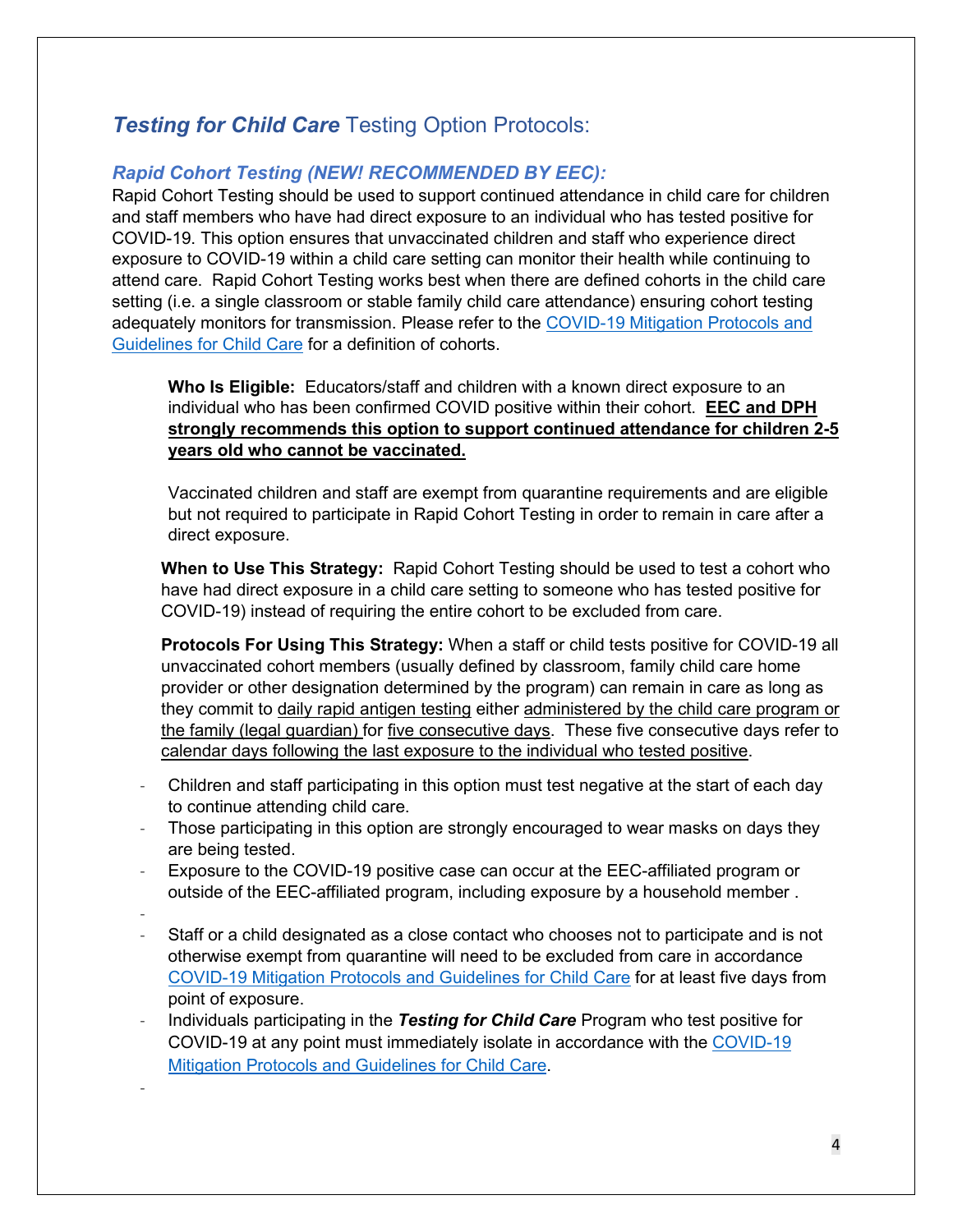### *Symptomatic Rapid Testing:*

Child care programs care for children who frequently display symptoms consistent with COVID-19. The use of immediate, rapid antigen tests can help programs identify when symptoms are related to COVID-19, so they can immediately isolate confirmed positive COVID-19 cases to reduce further risk of transmission or reassure families whose children have symptoms but no known direct exposure to COVID-19 that their children do not need to be excluded from child care unless otherwise required by the program's illness policy (e.g., the child has a fever).

**Who Is Eligible:** All staff and children who show symptoms consistent with COVID-19 and attend an EEC-licensed or approved child care program are eligible to participate. Individuals under the age of eighteen (18) must have written family consent to receive a COVID-19 test administered by an individual who is not their legal guardian. Both centerbased programs and family child care homes are eligible to participate in this testing option.

**When to Use This Strategy:** When a child or staff member has onset of symptoms consistent with COVID-19 while attending or providing care in an EEC-affiliated child care program. Programs should familiarize themselves with the symptoms and combinations of symptoms listed in the [COVID-19 Mitigation Protocols and Guidelines](https://www.mass.gov/doc/covid-19-recommended-protocols-and-guidelines-for-eec-licensed-child-care-programs1622/download) [for Child Care](https://www.mass.gov/doc/covid-19-recommended-protocols-and-guidelines-for-eec-licensed-child-care-programs1622/download) to determine when a child or educator should use a COVID-19 rapid antigen test.

#### **Protocols for Using This Strategy:**

Individuals at the child care program who display symptoms consistent with COVID-19 should be immediately isolated in accordance with the child care program's child illness policy and programs should use an antigen test or provide families with an antigen (such as a BinaxNOW, iHealth or other authorized viral test) to determine if they test positive. If the individual tests positive, the child care program should follow the isolation protocol in accordance with the [COVID-19 Mitigation Protocols and Guidelines for Child](https://www.mass.gov/doc/covid-19-recommended-protocols-and-guidelines-for-eec-licensed-child-care-programs1622/download)  [Care](https://www.mass.gov/doc/covid-19-recommended-protocols-and-guidelines-for-eec-licensed-child-care-programs1622/download) and any unvaccinated individuals with direct exposure to the COVID positive person can participate in *Rapid Cohort Testing* and, if negative, remain in care.

#### *Weekly Surveillance PCR Testing*:

Beginning February 14, 2022, all EEC-affiliated programs participating in Weekly Surveillance Pool Testing with Neighborhood Villages will be thoughtfully transitioned to an Individualized Weekly Asymptomatic Surveillance PCR Testing Model. This adjustment will enable programs the resources to individually test (instead of pool) their participating staff/educators and children and more quickly to identify and isolate positive cases within their programs. Neighborhood Villages communicated this shift to participating programs the week of February  $7<sup>th</sup>$ , with resources and training available to support programs during the transition.

Weekly asymptomatic surveillance PCR testing provides programs with an additional layer of COVID-19 mitigation. Routine, asymptomatic PCR testing involves weekly individual PCR testing for participating staff and children to test for COVID-19. This approach allows for regular asymptomatic testing in EEC-affiliated child care programs. This protocol will help programs detect any asymptomatic positives and prevent transmission of the virus within the child care site.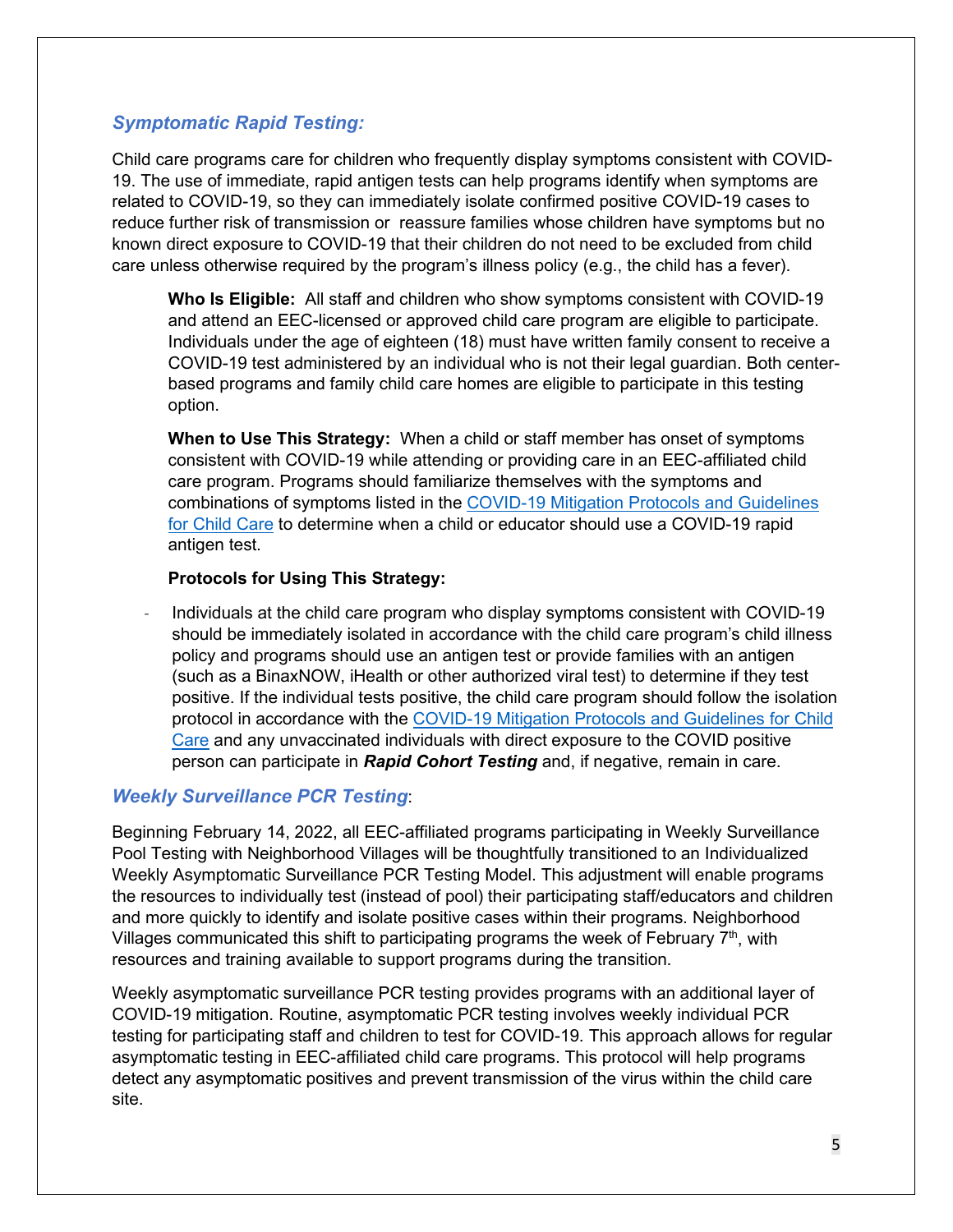**Who Is Eligible:** All staff and children over the age of 3 who provide written family consent to receive a COVID-19 test administered by an individual who is not their legal guardian. Both center-based programs and family child care homes are eligible to participate. Programs must enroll with Neighborhood Villages in order to receive support implementing Weekly Surveillance PCR Testing.

**When to Use This Strategy:** This program is one of many mitigation strategies that programs can leverage to prevent transmission of COVID-19. This surveillance model should be used by an entire program to help proactively identify and prevent spread of COVID-19 incidents within a child care site. This option will help identify asymptomatic positive COVID-19 cases to ensure the individual can be isolated and all unvaccinated direct exposures can take the appropriate preventative measures.

**Protocols for Using This Strategy:** By signing up with Neighborhood Villages, programs will receive specific instructions on the administration of the PCR testing program, including training, testing, technical assistance, and resources.

- In this surveillance testing program, participating individuals submit to weekly testing for COVID-19. Programs should adhere to the protocols outlined in the [COVID-19 Mitigation](https://www.mass.gov/doc/covid-19-recommended-protocols-and-guidelines-for-eec-licensed-child-care-programs1622/download)  [Protocols and Guidelines for Child Care](https://www.mass.gov/doc/covid-19-recommended-protocols-and-guidelines-for-eec-licensed-child-care-programs1622/download) for instances in which a positive COVID-19 case is identified.
- Programs that participate in the Weekly Surveillance PCR Testing are encouraged to use the Rapid Cohort Testing to help ensure any individuals who may have had direct exposure to the COVID-19 positive person can continue attending care.

## <span id="page-5-0"></span>*Neighborhood Villages Implementation Supports:*

EEC has partnered with Neighborhood Villages, a non-profit organization currently administering COVID-19 testing options for programs statewide, to support programs with access to tests and on-going implementation of the *Testing for Child Care* options for all EEClicensed or approved programs. Programs interested in getting free rapid antigen tests and access to the Neighborhood Villages support, should sign up [here.](https://docs.google.com/forms/d/e/1FAIpQLSdxjwVdtrW2UFLVgalHuMWQ5S4w6nx9UUQj4ceiseaih9Jf0g/viewform)

Those who sign up with Neighborhood Villages can expect to be offered the following services:

- Ongoing access to free testing supplies for weekly PCR testing
- Ongoing access to free rapid antigen tests to maintain access to care
- Access to the online portal and navigation to support reporting requirements to DPH
- Training for staff and others responsible for administering rapid antigen tests
- Support in understanding and operationalizing the [COVID-19 Mitigation Protocols and](https://www.mass.gov/doc/covid-19-recommended-protocols-and-guidelines-for-eec-licensed-child-care-programs/download)  [Guidelines for Child Care](https://www.mass.gov/doc/covid-19-recommended-protocols-and-guidelines-for-eec-licensed-child-care-programs/download)

Please Note: Only for programs enrolled with Neighborhood Villages, EEC will provide and distribute a recurring supply of free, rapid antigen tests for implementation of the *Testing for Child Care* Program in their center or family child care home.